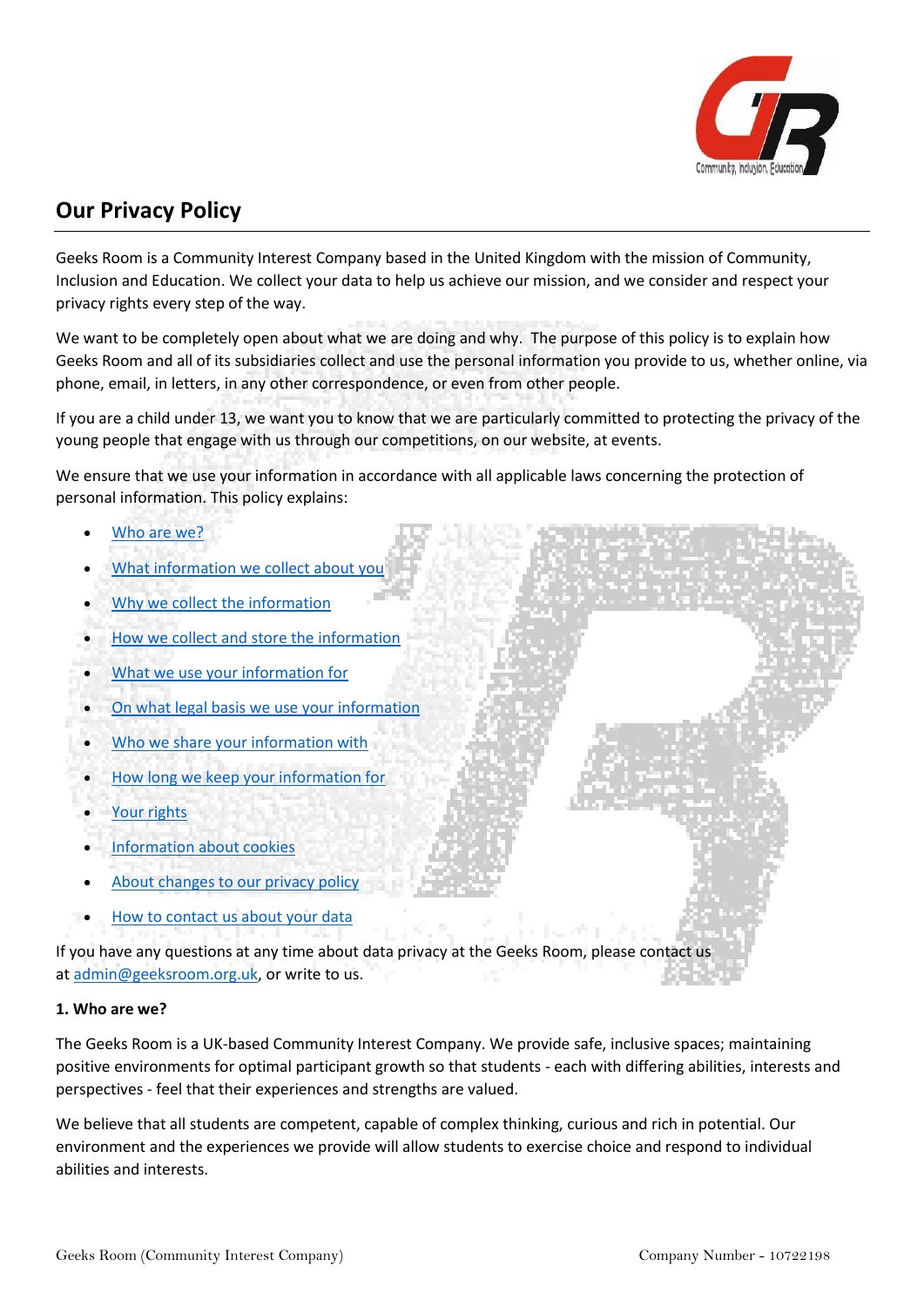#### **2. What information we collect about you**

We aim to limit the information we collect about you to only what we think is required for the purpose for which we collect it. We collect your name, email address, postal address, and telephone number when you give it to us for various purposes.

We may also collect information such as your gender and date of birth, or, when you volunteer to fill in one of our survey forms, additional information such as your occupation or area of residence; in such cases, we will make you aware of this.

When you visit our website, we may collect technical information relating to your use of our website, including your browser type or the Internet Protocol (IP) address used to connect your computer to the internet. For more on this, see section 10, "Information about cookies".

As the information we collect about you will be stored on our IT infrastructure, it may also be shared with our data processors who provide email, relationship management, anonymous analytics, document management, and storage services to us.

## **3. Why we collect the information**

We collect your information:

- When you apply for a job
- When you sign up to participate in any of our programmes
- When you become a volunteer
- When you support us by:
	- $\circ$  Signing up to attend or take part in an event
	- o Signing up to gift aid
	- o Giving us a donation
- When you contribute to research that we undertake
- When you visit our online community, including our website
- When you sign up to receive our newsletters or blog updates
- When you sign in to one of our forums or chat rooms
- For debugging, in the case of your IP address

If you want to understand more about why we collect your data, please contact us at admin@geeksroom.org.uk.

## **4. How we collect and store the information**

We take appropriate technical and organisational measures to ensure that the information disclosed to us is kept secure, accurate, and up to date, and that it is kept only for as long as is necessary for the purposes for which it is used.

You should be aware that the use of the internet is not entirely secure, and although we will do our best to protect your personal data, we cannot guarantee the security or integrity of any personal information that is transferred from you or to you via the internet. Any transmission is at your own risk. Once we have received your information, we will use strict procedures and security features such as encryption to try to prevent unauthorised access.

Where any consent has been given by a parent/guardian on behalf of a child, we will make reasonable efforts to verify that this consent was given or authorised by the parent/guardian, taking into consideration available technology.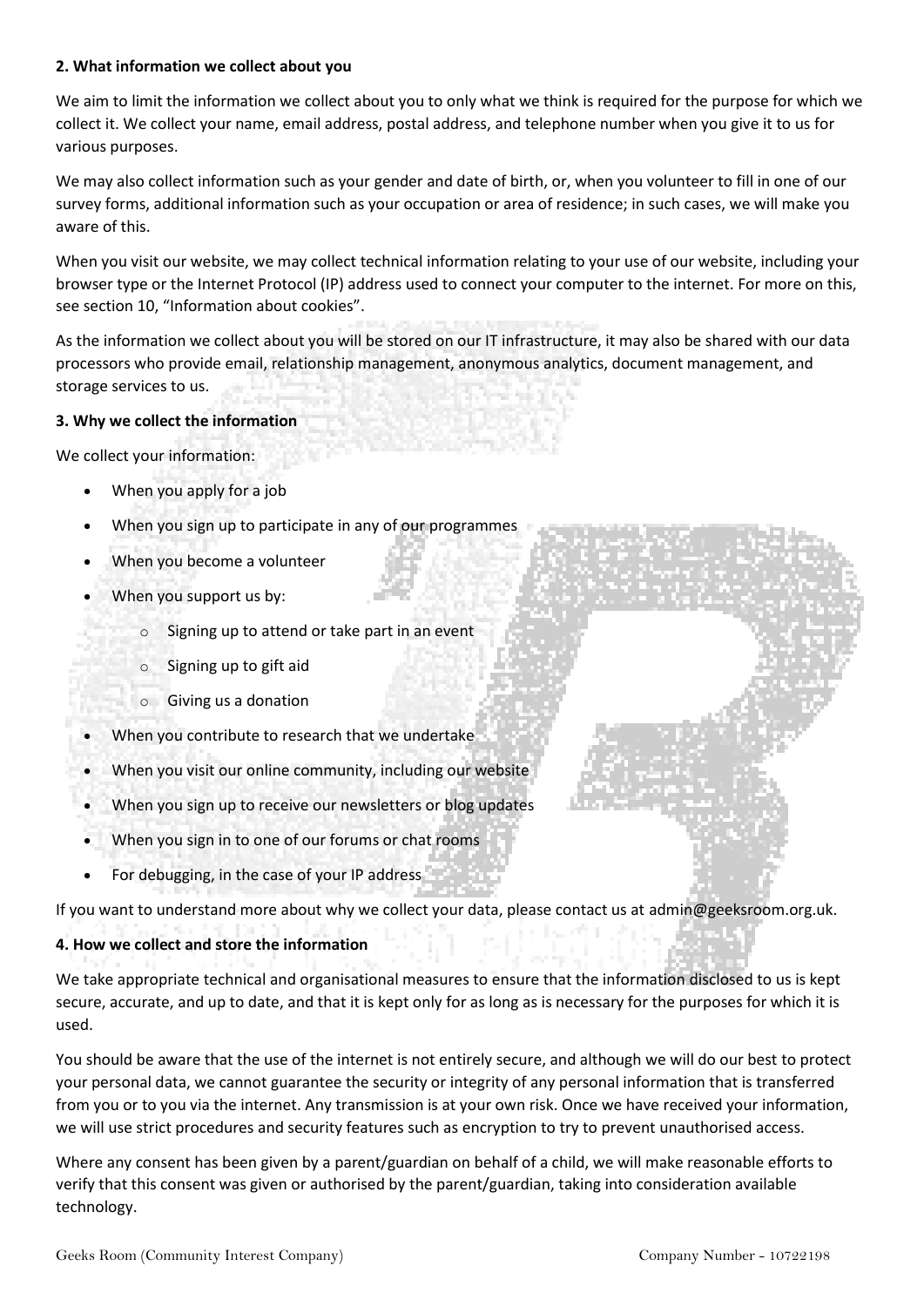#### **5. What we use your information for**

We collect your data on the occasions listed in section 3, "Why we collect the Information".

We use the information we have collected to deliver to you:

- 1) Information and services connected with the mission of the Geeks Room
- 2) Any newsletters you subscribe to.

We may tell you about opportunities to enter competitions, ask you to participate in surveys, and check how we are doing in our mission. Your comments on our blogs and contributions to our forums help us in our mission.

Where we have asked for your consent, we may use your image in our materials on our website, at events, and for other promotional purposes.

### **6. On what legal basis we use your information**

We have a lawful basis for collecting your data as set out in section 3, "Why we collect the Information", and for using the data for the purposes described in section 5, "What we use your information for".

Lawful basis may include:

- Where it is within our **legitimate interests** to process your information to further our mission to put the power of computing and digital making into the hands of people all over the world. We know that under this basis of processing, we have a heightened responsibility to keep your interests central and to make sure that your rights as a data subject override our legitimate interest.
- Where we need to comply with a **legal obligation**.
- Where processing is necessary for the **performance of a contract** to which you are a party. If you fail to provide this information, we may be unable to perform the contract.
- Where we have **your consent**. If we want to use **your image** for the purposes of our mission, then we will ask you to consent to that use. Very occasionally, we will also process other areas of **sensitive personal data,** but we will always ask for your consent to do this.

#### **7. Who we share your information with**

We never exchange or sell your information to any third party.

We occasionally use third parties outside of Geeks Room to process your personal data on our behalf. We do change these processors from time to time.

Where these third parties are not in the European Economic Area, we make sure that it is safe to share your information to them.

#### **8. How long we keep your information for**

We keep your information for no longer than is necessary for our purposes, or for any period required by law, for example for compliance with HMRC requirements, if this is longer. What is necessary will depend on the reason for which the information was collected. We are developing a data retention schedule and will share this in due course.

If you have any questions about how long we keep your information, contact us at [admin@geeksroom.org.uk](mailto:ask@geeksroom.org.uk)

#### **9. Your rights**

**Right of access** — you have a right to ask us to confirm whether we are processing information about you, and to request access to this information.

**Right to rectification** — you may ask us to rectify information you think is inaccurate, and you may also ask us to remove information which is inaccurate or incomplete. If you inform us that your personal data is inaccurate, we will inform relevant third parties with whom we have shared your data so that they may update their own records.